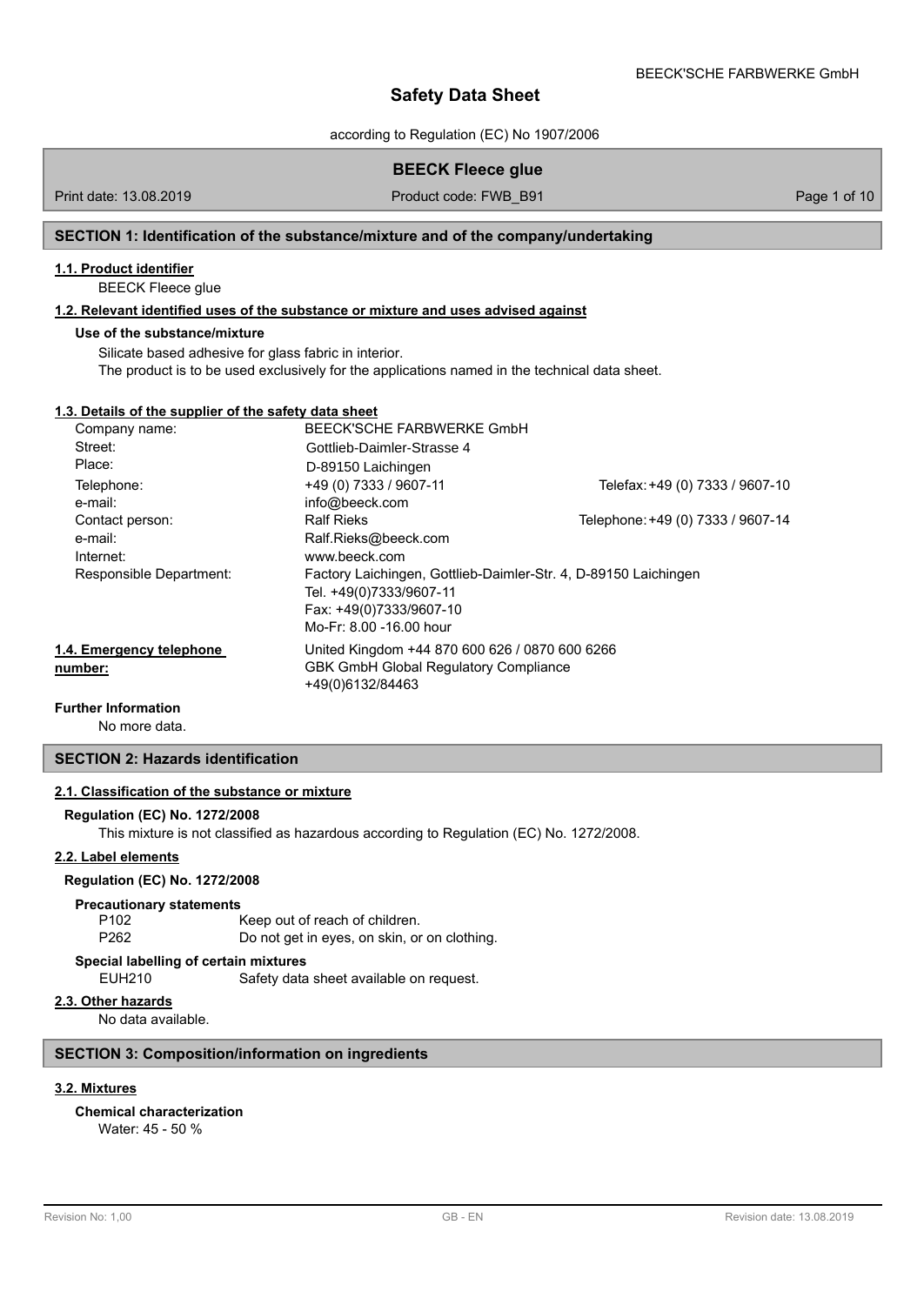according to Regulation (EC) No 1907/2006

## **BEECK Fleece glue**

Print date: 13.08.2019 **Product code: FWB\_B91** Page 2 of 10

#### **Hazardous components**

| <b>CAS No</b> | Chemical name                                                   |          |                 |             |
|---------------|-----------------------------------------------------------------|----------|-----------------|-------------|
|               | EC No                                                           | Index No | <b>REACH No</b> |             |
|               | Classification according to Regulation (EC) No. 1272/2008 [CLP] |          |                 |             |
| 1312-76-1     | Silicic acid, potassium salt; Molar ratios > 3,2 (< 40%)        |          |                 | $20 - 25%$  |
|               | 215-199-1                                                       |          |                 |             |
|               |                                                                 |          |                 |             |
| 13463-67-7    | Titanium oxide                                                  |          |                 | $10 - 5.96$ |
|               | 236-675-5                                                       |          |                 |             |
|               |                                                                 |          |                 |             |
| 1317-65-3     | Calcium carbonate                                               |          |                 | $5 - 10%$   |
|               | 207-439-9                                                       |          |                 |             |
|               |                                                                 |          |                 |             |
| 14807-96-6    | Talcum                                                          |          |                 | $1 - 5\%$   |
|               | 238-877-9                                                       |          |                 |             |
|               |                                                                 |          |                 |             |

Full text of H and EUH statements: see section 16.

### **SECTION 4: First aid measures**

### **4.1. Description of first aid measures**

#### **General information**

In case of feeling unwell: Obtain medical attention.

Show this safety data sheet to the doctor in attendance. Never give anything by mouth to an unconscious person. Lay the affected person down and keep him still; If unconscious, place the person in the recovery position.

Eye wash fountains and safety showers must be easily accessible.

### **After inhalation**

Move out of dangerous area. Protection is needed for the First Aider.

Move to fresh air. Lay the affected person down, and keep her or him warm and calm. If symptoms persist, call a physician. In case of irregular breathing or respiratory arrest: Oxygen or artificial respiration, if needed.

#### **After contact with skin**

Wash contaminated skin areas thoroughly with soap and water. Remove soiled clothing. Do not use solvents or thinners. Obtain medical attention.

#### **After contact with eyes**

Rinse with plenty of water immediately, also under the eyelids, for at least 15 minutes. Remove contact lenses after the first 1 - 2 minutes and continue flushing.

Consult an ophthalmologist immediately.

#### **After ingestion**

Immediately give large quantities of water to drink. Do not induce vomiting.

In the event of spontaneous nausea and unconsciousness, keep the head back and bring the patient into the recovery position. Keep the respiratory tract open, prevent aspiration. Lay the affected person down, and keep her or him warm and calm. Consult a physician.

## **4.2. Most important symptoms and effects, both acute and delayed**

May cause eye/skin irritation.

nausea, vomiting, cough, shortness of breath, abdominal pain.

### **4.3. Indication of any immediate medical attention and special treatment needed**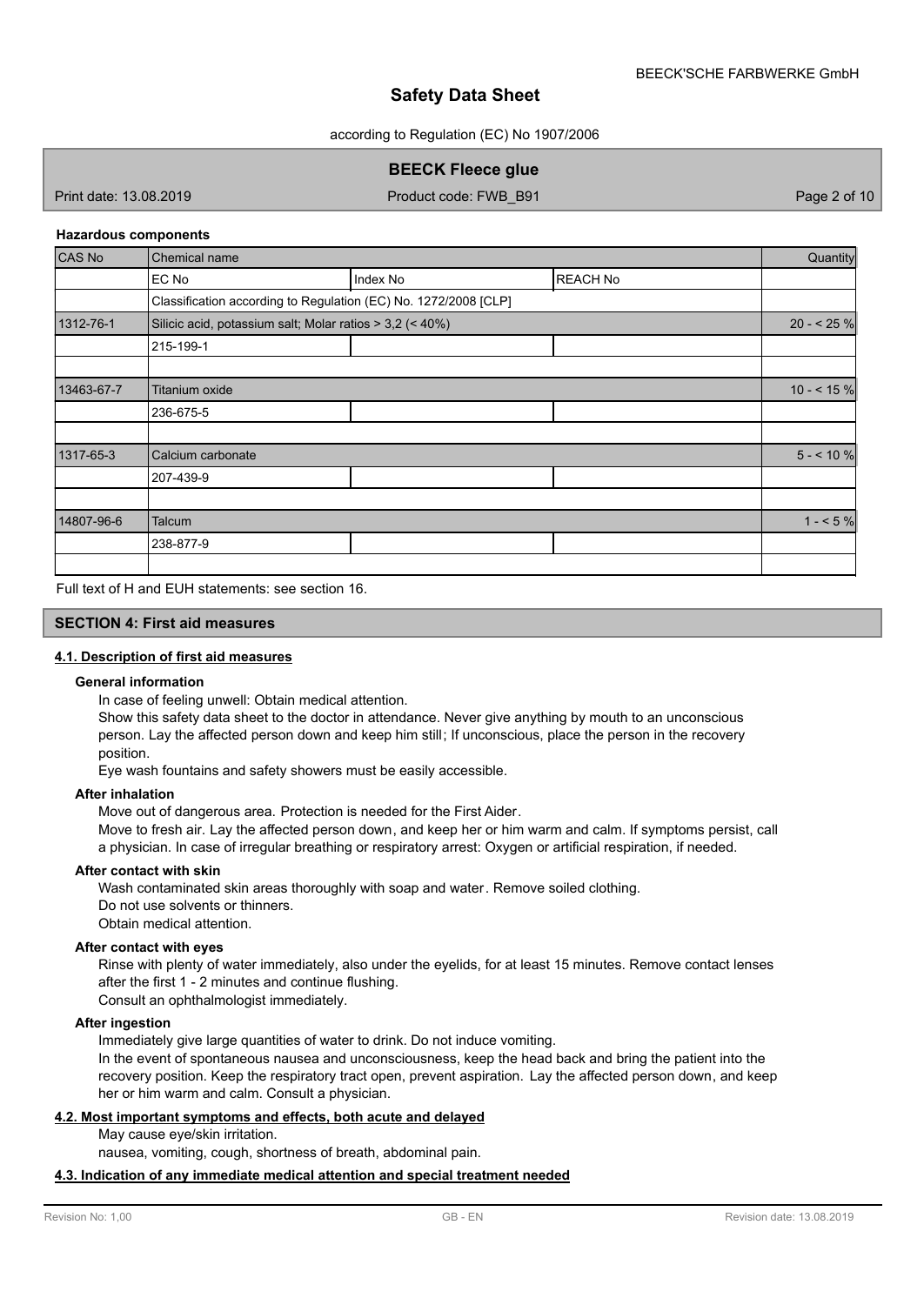according to Regulation (EC) No 1907/2006

## **BEECK Fleece glue**

Print date: 13.08.2019 **Product code: FWB\_B91** Page 3 of 10

Symptomatic treatment (decontamination and vital functions). If necessary, contact poisson centre.

## **SECTION 5: Firefighting measures**

#### **5.1. Extinguishing media**

#### **Suitable extinguishing media**

The product itself does not burn. Use extinguishing measures that are appropriate to the environment.

#### **Unsuitable extinguishing media**

Do not use a solid water stream as it may scatter and spread fire.

#### **5.2. Special hazards arising from the substance or mixture**

The release of the following substances is possible in a fire: carbon dioxide (CO2), carbon monoxide (CO), smoke, nitrogen oxides (NOx).

The inhalation of hazardous decomposition products may cause serious health damage.

#### **5.3. Advice for firefighters**

Do not breathe in the vapours and combustion gases. Wear self-contained breathing apparatus for fire fighting, if necessary.

#### **Additional information**

Contaminated extinguishing water and soil must be disposed of in accordance with official regulations . Do not let product enter drains.

### **SECTION 6: Accidental release measures**

#### **6.1. Personal precautions, protective equipment and emergency procedures**

Evacuate personnel to a safe area. Ensure adequate ventilation, especially in confined areas. Do not breathe in vapours and mist.

Use personal protective equipment. Wear suitable gloves and eye/face protection. Avoid bringing product in contact with the skin.

Slipping hazard due to leakage.

## **6.2. Environmental precautions**

May not end up in waste water or open waters. Entry into rivers or surface water is to be prevented by the erection of barriers made of sand or earth or by other suitable barriers. Contact the responsible authority immediately if the product ends up in the soil, a body of water, or the sewer system.

#### **6.3. Methods and material for containment and cleaning up**

Soak up with inert absorbent material (e.g. sand, silica gel, acid binder, universal binder). Dispose of as described in section 13. After cleaning, flush away traces with water.

#### **6.4. Reference to other sections**

See section 8, 13

### **SECTION 7: Handling and storage**

### **7.1. Precautions for safe handling**

#### **Advice on safe handling**

Provide sufficient air exchange and/or exhaust in work rooms. Containers keep tightly closed. Avoid contact with skin and eyes.

The further treatment / removal of coatings by grinding, burning, etc. may create hazardous dust and/or vapour. Wear suitable gloves and eye/face protection.

Do not breathe vapours/dust. When using, do not eat, drink, or smoke.

Suitable protective equipment: See section 8.

### **Advice on protection against fire and explosion**

The product is not flammable.

The product is not explosive.

#### **Further information on handling**

Comply with the health and safety at work laws. Handle, store and transport in compliance with local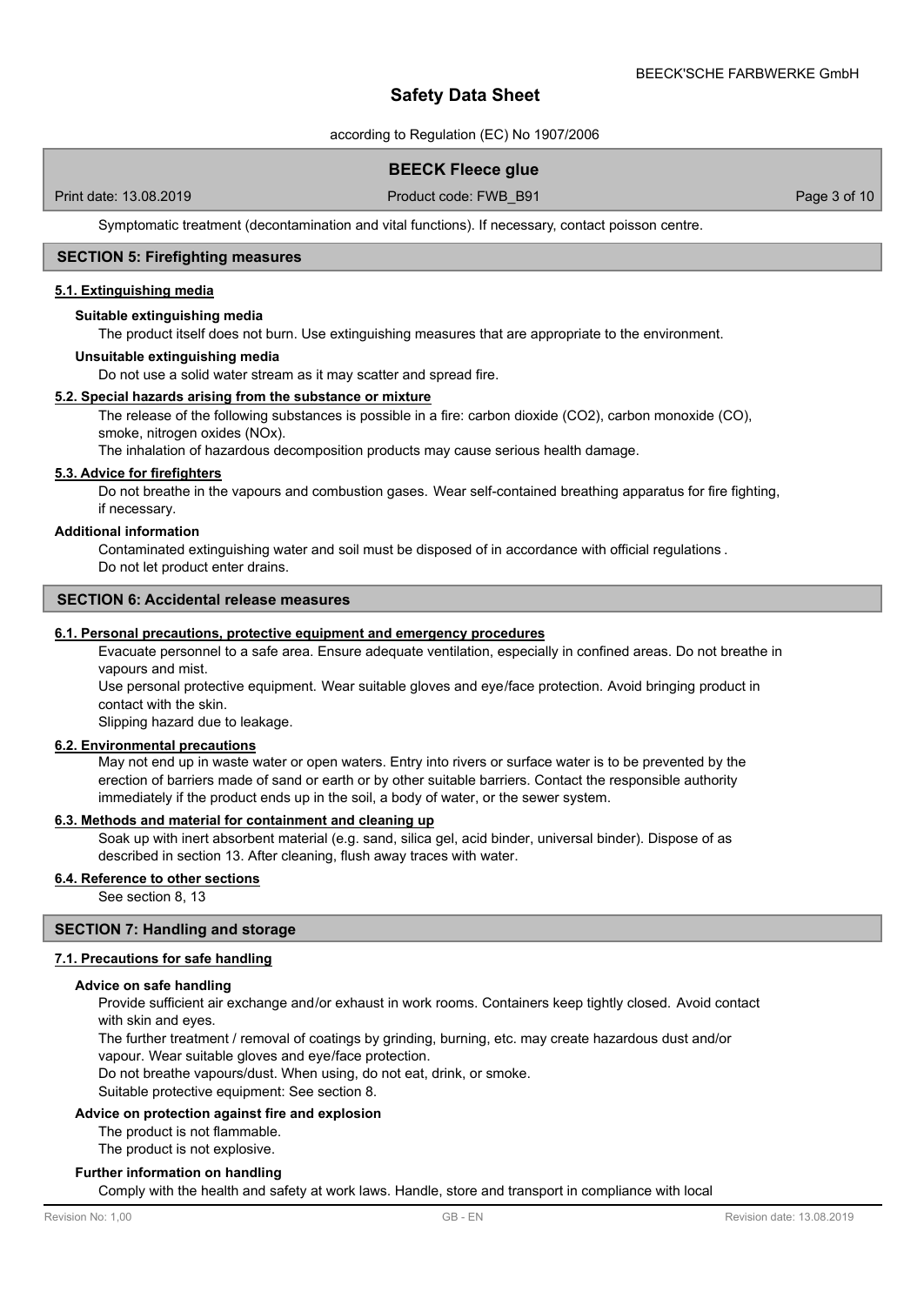according to Regulation (EC) No 1907/2006

## **BEECK Fleece glue**

Print date: 13.08.2019 **Product code: FWB\_B91** Page 4 of 10

regulations and in labelled containers that are suitable for this product. Do not use containers from following material: aluminium, zinc, glass. Take notice of the directions of use on the label.

### **7.2. Conditions for safe storage, including any incompatibilities**

### **Requirements for storage rooms and vessels**

Store in compliance with the local regulations. Store sealed in the original container.

Keep in a dry, cool place. Protect from freezing.

## **Advice on storage compatibility**

Do not store near acids. (Release of: CO2)

#### **Further information on storage conditions**

Smoking in the storage rooms is forbidden. Entry by unauthorized individuals is forbidden.

Keep at temperatures between 5°C and 25°C.

Already opened containers should be closed thoroughly and should be stored upright in order to prevent leakage.

## **7.3. Specific end use(s)**

No data available.

### **SECTION 8: Exposure controls/personal protection**

### **8.1. Control parameters**

### **Exposure limits (EH40)**

| CAS No     | Substance                     | ppm | mq/m <sup>3</sup> | fibres/ml | Category      | Origin     |
|------------|-------------------------------|-----|-------------------|-----------|---------------|------------|
| 1317-65-3  | Calcium carbonate, respirable |     |                   |           | TWA (8 h)     | <b>WEL</b> |
|            |                               |     |                   |           | STEL (15 min) | <b>WEL</b> |
| 14807-96-6 | Talc respirable dust          |     |                   |           | TWA (8 h)     | WEL        |
|            |                               |     |                   |           | STEL (15 min) | WEL        |
| 13463-67-7 | Titanium dioxide, respirable  |     |                   |           | TWA (8 h)     | WEL        |
|            |                               |     |                   |           | STEL (15 min) | WEL        |

#### **8.2. Exposure controls**

#### **Appropriate engineering controls**

Ensure adequate ventilation, especially in confined areas. This can be achieved by local or space exhaust. If this is not sufficient, in order to hold the solvent vapour concentration lower than the occupational exposure limit an approved respiratory protection apparatus must be worn.

#### **Protective and hygiene measures**

Avoid contact with skin and eyes. Do not breathe in vapours or spray mist. Remove and wash contaminated clothing before re-use. Do not eat, drink, smoke or take snuff at work. Wash hands before breaks and immediately after handling the product. Keep away from food, drink and animal food stuffs.

#### **Eye/face protection**

Wear suitable gloves and eye/face protection.

Eye wash.

## **Hand protection**

Protective gloves.

The manufacturer recommends the following glove materials: PVC- or rubber gloves.

Safety gloves should be selected for the actual conditions of use and in accordance with the instructions for use provided by the manufacturer.

Preventive skin protection: skin protection cream.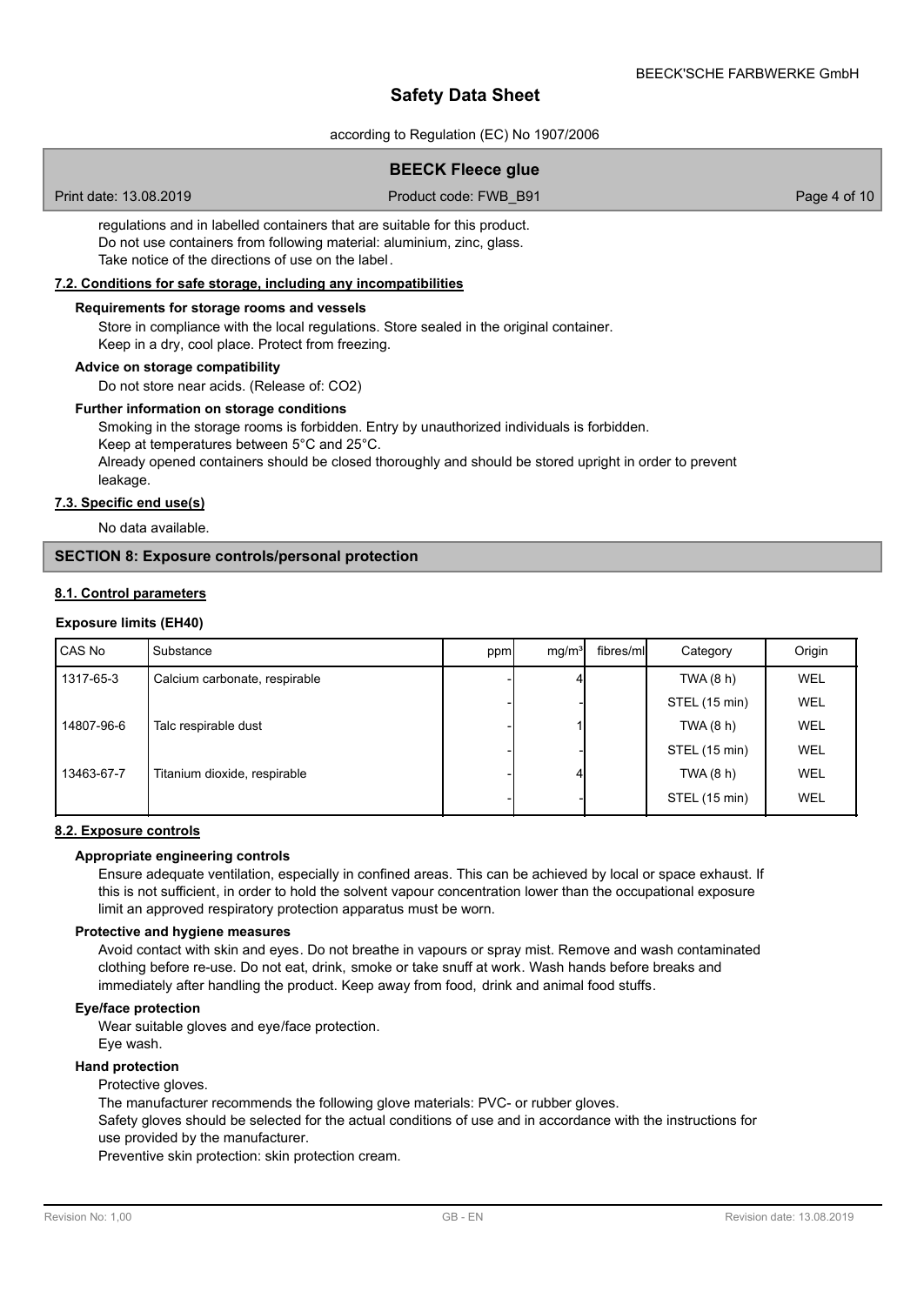according to Regulation (EC) No 1907/2006

## **BEECK Fleece glue**

Print date: 13.08.2019 **Product code: FWB\_B91** Page 5 of 10

#### **Skin protection**

Impervious clothing, boots, apron, protective gloves.

Take off all contaminated clothing immediately. Wash contaminated skin areas thoroughly with soap and water.

## **Respiratory protection**

When workers are facing concentrations above the exposure limit, they must use appropriate certified respirators. In order to avoid inhalation of spray-mist and sanding dust, all spraying and sanding must be done wearing adequate respirator.

## **Environmental exposure controls**

Do not flush into surface water or sanitary sewer system.

#### **SECTION 9: Physical and chemical properties**

## **9.1. Information on basic physical and chemical properties**

| Physical state:                                    | liquid         |                          |
|----------------------------------------------------|----------------|--------------------------|
| Colour:                                            | white / tinted |                          |
| Odour:                                             | mild           |                          |
|                                                    |                | <b>Test method</b>       |
| pH-Value:                                          |                | 11                       |
| Changes in the physical state                      |                |                          |
| Melting point:                                     |                | No data available.       |
| Initial boiling point and boiling range:           |                | No data available.       |
| Sublimation point:                                 |                | No data available.       |
| Softening point:                                   |                | No data available.       |
| Pour point:                                        |                | No data available.       |
| Flash point:                                       |                | not applicable           |
| <b>Explosive properties</b><br>No data available.  |                |                          |
| Lower explosion limits:                            |                | No data available.       |
| Upper explosion limits:                            |                | No data available.       |
| <b>Auto-ignition temperature</b><br>Solid:         |                | No data available.       |
| Decomposition temperature:                         |                | No data available.       |
| Vapour pressure:                                   |                | No data available.       |
| Density:                                           |                | $1,45$ g/cm <sup>3</sup> |
| Water solubility:                                  |                | No data available.       |
| Solubility in other solvents<br>No data available. |                |                          |
| Partition coefficient:                             |                | No data available.       |
| Viscosity / dynamic:                               |                | 5500 mPa·s               |
| Viscosity / kinematic:                             |                | No data available.       |
| Vapour density:                                    |                | No data available.       |
| 9.2. Other information                             |                |                          |
| Solid content:                                     |                | 50 %                     |
| No data available.                                 |                |                          |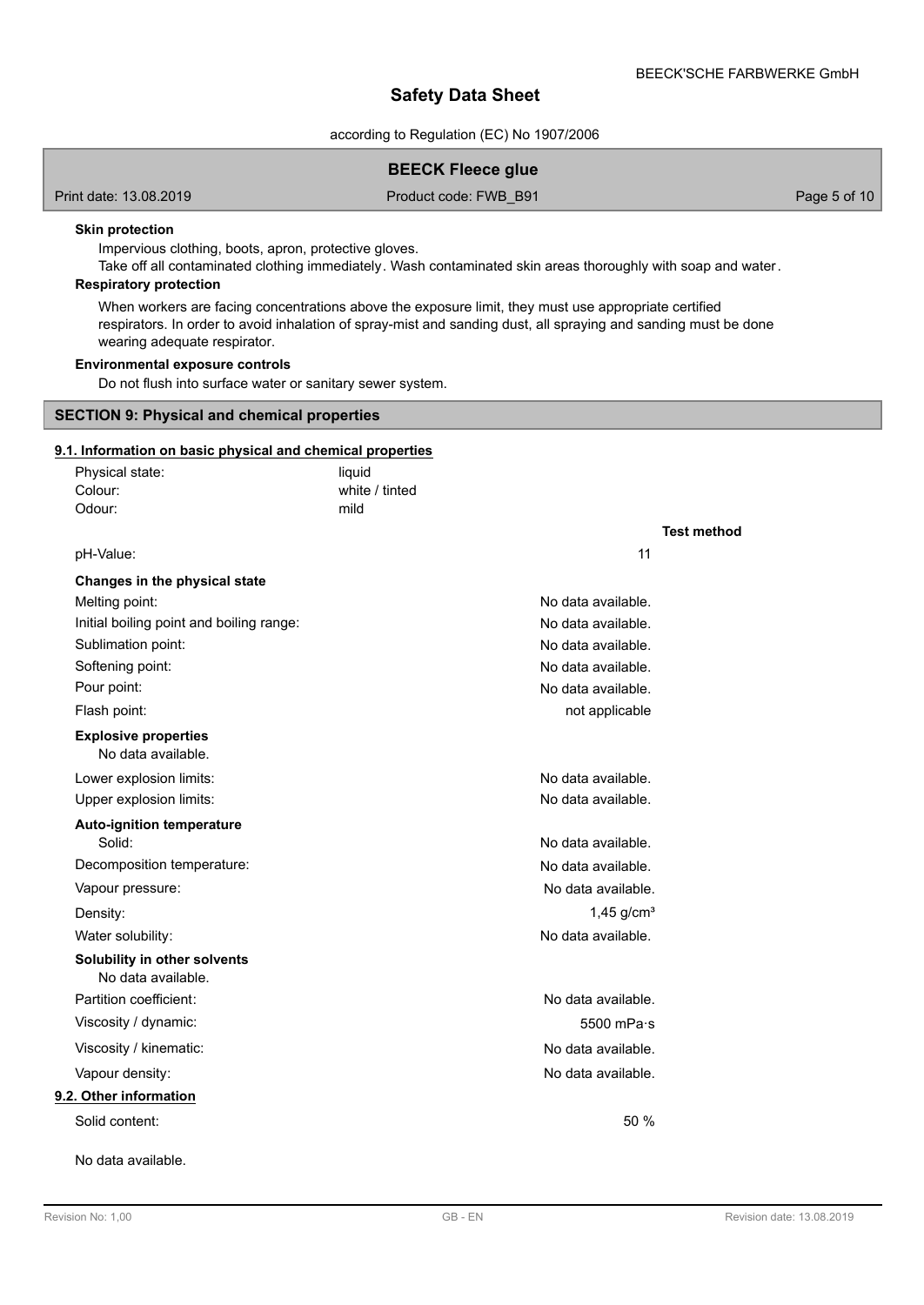according to Regulation (EC) No 1907/2006

## **BEECK Fleece glue**

Print date: 13.08.2019 **Product code: FWB\_B91** Product code: FWB\_B91 Page 6 of 10

### **SECTION 10: Stability and reactivity**

### **10.1. Reactivity**

No data available.

#### **10.2. Chemical stability**

Stable under proper storage and handling.

### **10.3. Possibility of hazardous reactions**

No dangerous reactions occur under normal storage conditions and in normal use. Does not polymerize.

#### **10.4. Conditions to avoid**

None under normal use.

#### **10.5. Incompatible materials**

strong oxidizers; strong acids

#### **10.6. Hazardous decomposition products**

No decomposition if stored and applied as directed.

## **SECTION 11: Toxicological information**

### **11.1. Information on toxicological effects**

### **Toxicocinetics, metabolism and distribution**

No data available.

#### **Acute toxicity**

No data is available on the product itself.

| CAS No     | Chemical name                                            |                  |                |         |                   |
|------------|----------------------------------------------------------|------------------|----------------|---------|-------------------|
|            | Exposure route                                           | <b>Dose</b>      |                | Species | Source            |
| 1312-76-1  | Silicic acid, potassium salt; Molar ratios > 3,2 (< 40%) |                  |                |         |                   |
|            | oral                                                     | LD <sub>50</sub> | > 2000 mg/kg   | Rat     |                   |
| 13463-67-7 | Titanium oxide                                           |                  |                |         |                   |
|            | oral                                                     | LD50             | >5000 mg/kg    | Irat    | <b>I</b> OECD 425 |
|            | dermal                                                   | LD50             | >5000 mg/kg    | rabbit  |                   |
|            | inhalative (4 h) aerosol                                 | <b>LC50</b>      | $>6,8$ mg/l    | Irat    |                   |
| 1317-65-3  | Calcium carbonate                                        |                  |                |         |                   |
|            | oral                                                     | LD50             | $> 5000$ mg/kg | Irat    |                   |

#### **Irritation and corrosivity**

May cause eye/skin irritation.

#### **Sensitising effects**

No data available.

#### **Carcinogenic/mutagenic/toxic effects for reproduction** No data available.

## **STOT-single exposure** No data available.

### **STOT-repeated exposure**

No data available.

# **Aspiration hazard**

No data available.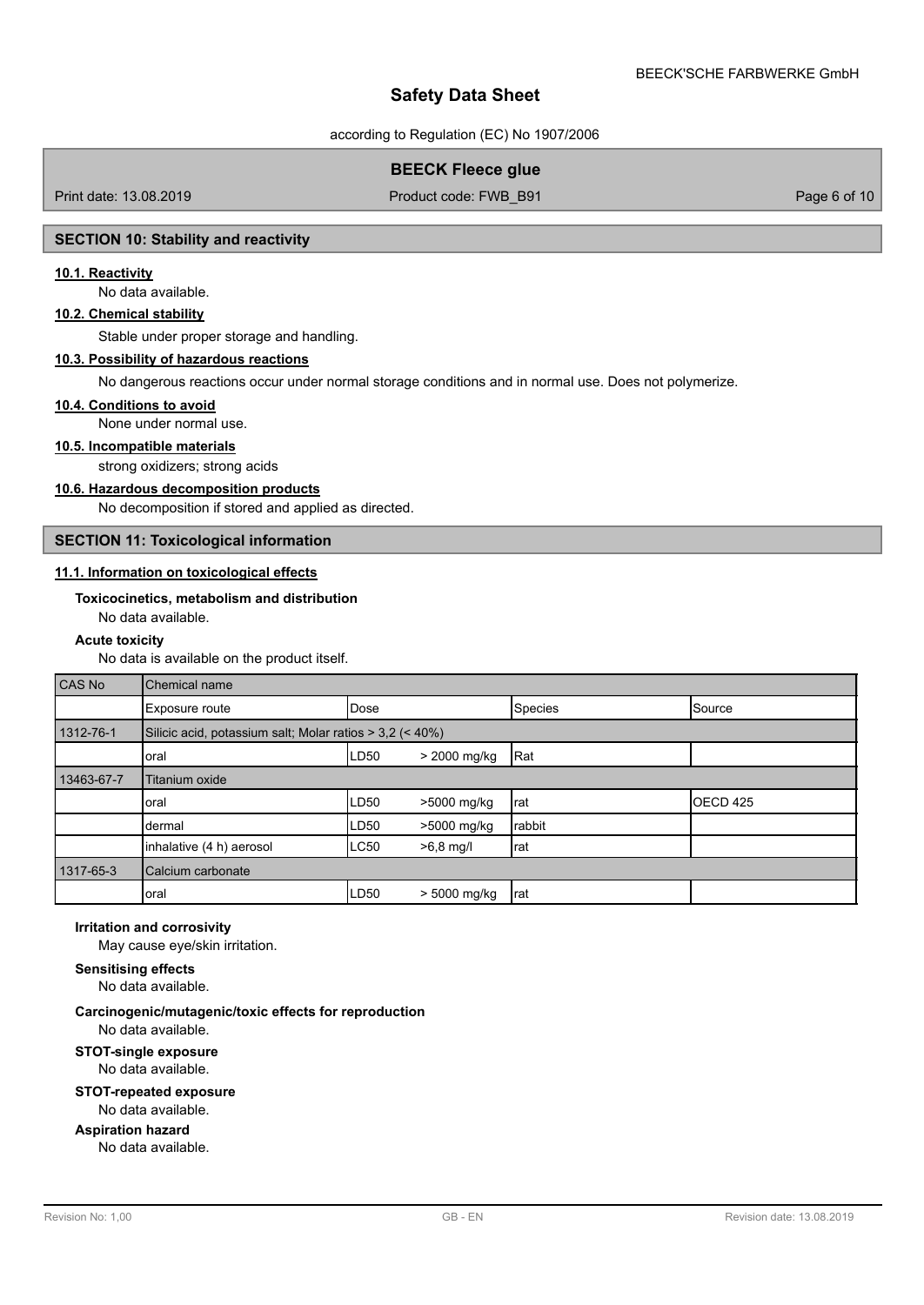according to Regulation (EC) No 1907/2006

## **BEECK Fleece glue**

Print date: 13.08.2019 **Product code: FWB\_B91** Page 7 of 10

## **Specific effects in experiment on an animal**

No data available.

## **SECTION 12: Ecological information**

## **12.1. Toxicity**

No data is available on the product itself.

| CAS No     | Chemical name            |                   |             |                                             |                  |
|------------|--------------------------|-------------------|-------------|---------------------------------------------|------------------|
|            | Aquatic toxicity         | Dose              |             | $[h]   [d]$ Species                         | Source           |
| 13463-67-7 | Titanium oxide           |                   |             |                                             |                  |
|            | Acute fish toxicity      | LC50              | >1000 mg/l  | 96 h Pimephales promelas                    |                  |
|            | Acute algae toxicity     | ErC <sub>50</sub> | $16$ mg/l   | <b>I</b> Pseudokirchneriella<br>subcapitata |                  |
|            | Acute crustacea toxicity | <b>EC50</b>       | $>100$ mg/l | 48 h Daphnia magna                          | <b>IOECD 202</b> |
| 1317-65-3  | Calcium carbonate        |                   |             |                                             |                  |
|            | Acute fish toxicity      | <b>LC50</b>       | >10000 mg/l | 96 h Rainbow trout<br>(Oncorhynchus mykiss) |                  |
|            | Acute algae toxicity     | ErC <sub>50</sub> | >200 mg/l   | 72 h Desmodesmus subspicatus                |                  |
|            | Acute crustacea toxicity | <b>EC50</b>       | >1000 mg/l  | 48 h Daphnia magna                          |                  |

## **12.2. Persistence and degradability**

No data available.

## **12.3. Bioaccumulative potential**

## No data available.

**12.4. Mobility in soil**

No data available.

## **12.5. Results of PBT and vPvB assessment**

No data available.

#### **12.6. Other adverse effects**

No data available.

### **Further information**

Do not flush into surface water or sanitary sewer system. Do not allow material to contaminate ground water system.

## **SECTION 13: Disposal considerations**

#### **13.1. Waste treatment methods**

### **Advice on disposal**

Disposal in accordance with the official regulations.

Do not flush into surface water or sanitary sewer system. Offer surplus and non-recyclable solutions to a licensed disposal company.

### **Waste disposal number of waste from residues/unused products**

080112 WASTES FROM THE MANUFACTURE, FORMULATION, SUPPLY AND USE (MFSU) OF COATINGS (PAINTS, VARNISHES AND VITREOUS ENAMELS), ADHESIVES, SEALANTS AND PRINTING INKS; wastes from MFSU and removal of paint and varnish; waste paint and varnish other than those mentioned in 08 01 11

#### **Waste disposal number of used product**

WASTES FROM THE MANUFACTURE, FORMULATION, SUPPLY AND USE (MFSU) OF COATINGS (PAINTS, VARNISHES AND VITREOUS ENAMELS), ADHESIVES, SEALANTS AND PRINTING INKS; wastes from MFSU and removal of paint and varnish; waste paint and varnish other than those mentioned in 08 01 11 080112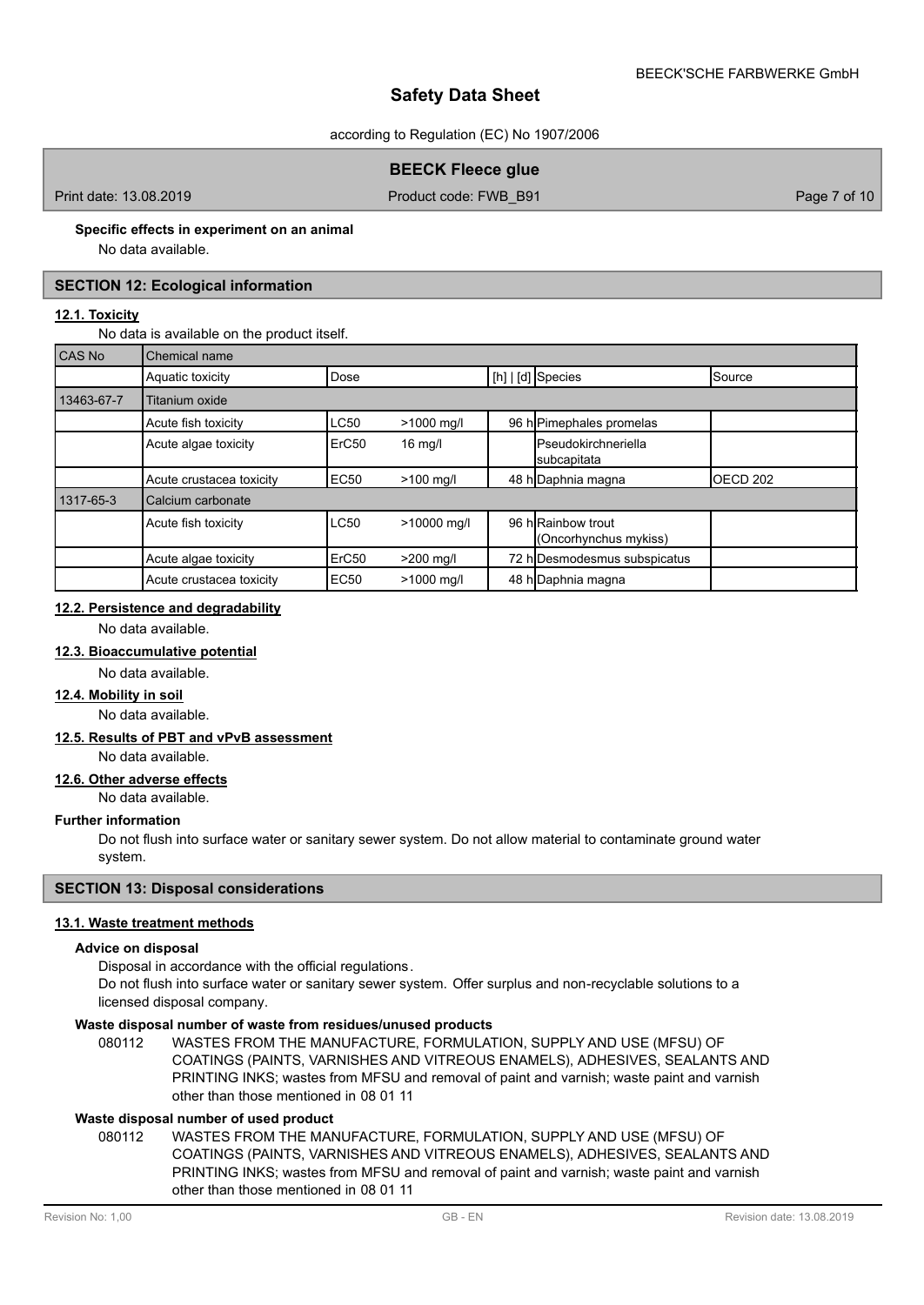according to Regulation (EC) No 1907/2006

## **BEECK Fleece glue**

Print date: 13.08.2019 **Product code: FWB\_B91** Product code: FWB\_B91 Page 8 of 10

## **Contaminated packaging**

Packaging can be sent for recycling after being emptied and cleaned. If recycling is not practicable, dispose of in compliance with the official regulations and the Environmental Protection (Duty of Care) Regulations 1991.

## **SECTION 14: Transport information**

## **Land transport (ADR/RID)**

| 14.1. UN number:                                                                                                          | not regulated |
|---------------------------------------------------------------------------------------------------------------------------|---------------|
| 14.2. UN proper shipping name:                                                                                            | not regulated |
| 14.3. Transport hazard class(es):                                                                                         | not regulated |
| 14.4. Packing group:                                                                                                      | not regulated |
| Hazard label:                                                                                                             | n.d.a.        |
|                                                                                                                           |               |
|                                                                                                                           |               |
|                                                                                                                           |               |
| Classification code:                                                                                                      | n.d.a.        |
| Special Provisions:                                                                                                       | n.d.a.        |
| Limited quantity:                                                                                                         | n.d.a.        |
| Transport category:                                                                                                       | n.d.a.        |
| Hazard No:                                                                                                                |               |
| Tunnel restriction code:                                                                                                  | n.d.a.        |
| Other applicable information (land transport)                                                                             |               |
| Not classified as dangerous regarding transport regulations.                                                              |               |
| <b>Inland waterways transport (ADN)</b>                                                                                   |               |
| 14.1. UN number:                                                                                                          | not regulated |
| 14.2. UN proper shipping name:                                                                                            | not regulated |
| 14.3. Transport hazard class(es):                                                                                         | not regulated |
| 14.4. Packing group:                                                                                                      | not regulated |
| Hazard label:                                                                                                             | n.d.a.        |
|                                                                                                                           |               |
|                                                                                                                           |               |
|                                                                                                                           |               |
| Classification code:                                                                                                      | n.d.a.        |
| <b>Special Provisions:</b>                                                                                                | n.d.a.        |
| Limited quantity:                                                                                                         | n.d.a.        |
| Other applicable information (inland waterways transport)<br>Not classified as dangerous regarding transport regulations. |               |
| <b>Marine transport (IMDG)</b>                                                                                            |               |
| 14.1. UN number:                                                                                                          | not regulated |
| 14.2. UN proper shipping name:                                                                                            | not regulated |
| 14.3. Transport hazard class(es):                                                                                         | not regulated |
| 14.4. Packing group:                                                                                                      | n.d.a.        |
| Hazard label:                                                                                                             | n.d.a.        |

| Marine pollutant:          | n.d.a  |
|----------------------------|--------|
| <b>Special Provisions:</b> | n.d.a. |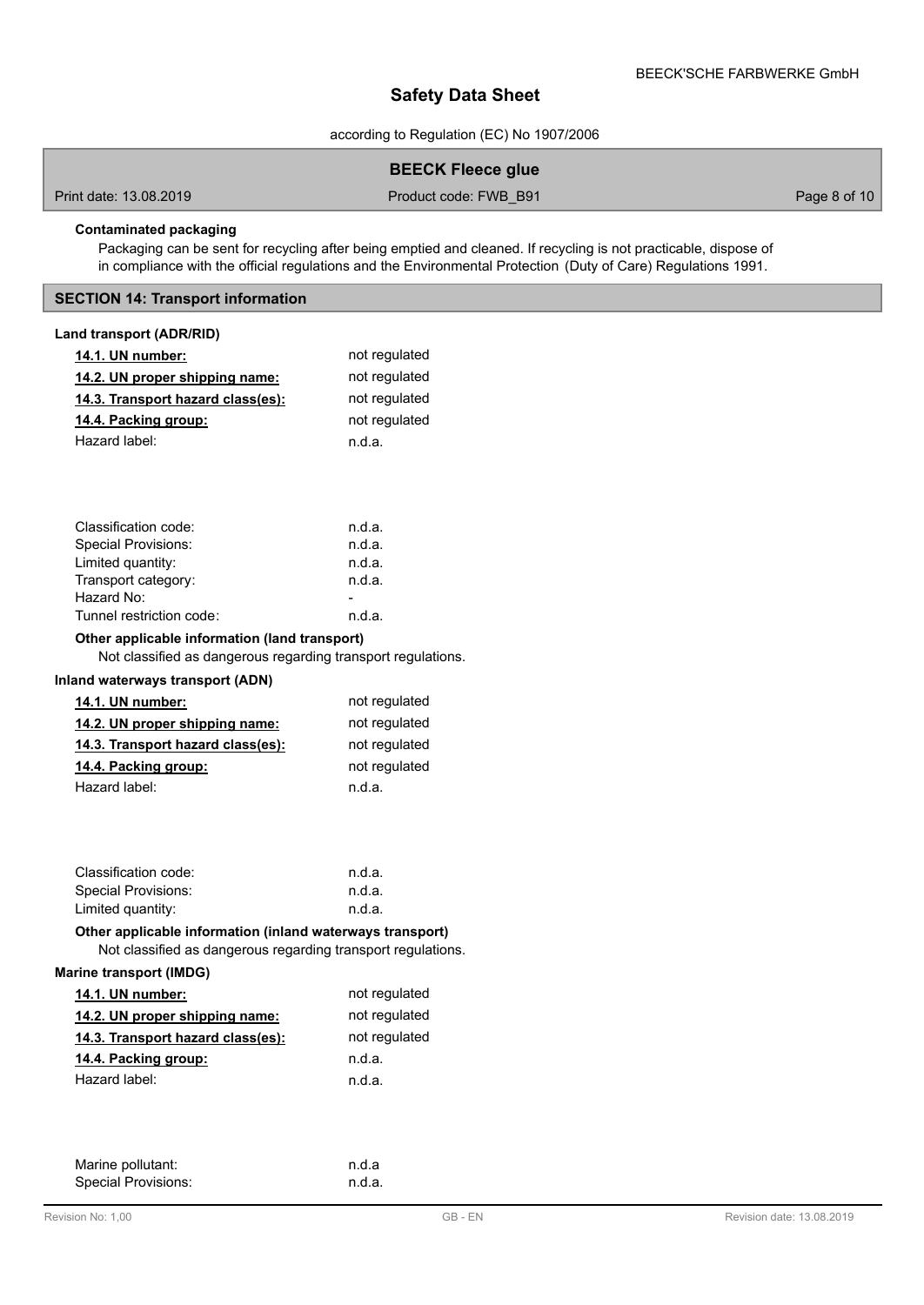# according to Regulation (EC) No 1907/2006

|                                                                                                                                                                                                                                                                                                                                                                                                                                                                                                                                                         | <b>BEECK Fleece glue</b>                       |                                                                                                                                                         |              |  |  |  |
|---------------------------------------------------------------------------------------------------------------------------------------------------------------------------------------------------------------------------------------------------------------------------------------------------------------------------------------------------------------------------------------------------------------------------------------------------------------------------------------------------------------------------------------------------------|------------------------------------------------|---------------------------------------------------------------------------------------------------------------------------------------------------------|--------------|--|--|--|
| Print date: 13.08.2019                                                                                                                                                                                                                                                                                                                                                                                                                                                                                                                                  | Product code: FWB B91                          |                                                                                                                                                         | Page 9 of 10 |  |  |  |
| Limited quantity:<br>Excepted quantity:<br>EmS:<br>Other applicable information (marine transport)<br>Not classified as dangerous regarding transport regulations.                                                                                                                                                                                                                                                                                                                                                                                      | n.d.a.<br>n.d.a.<br>n.d.a.                     |                                                                                                                                                         |              |  |  |  |
| Air transport (ICAO)                                                                                                                                                                                                                                                                                                                                                                                                                                                                                                                                    |                                                |                                                                                                                                                         |              |  |  |  |
| 14.1. UN number:                                                                                                                                                                                                                                                                                                                                                                                                                                                                                                                                        | not restricted                                 |                                                                                                                                                         |              |  |  |  |
| 14.2. UN proper shipping name:                                                                                                                                                                                                                                                                                                                                                                                                                                                                                                                          | not restricted                                 |                                                                                                                                                         |              |  |  |  |
| 14.3. Transport hazard class(es):                                                                                                                                                                                                                                                                                                                                                                                                                                                                                                                       | not restricted                                 |                                                                                                                                                         |              |  |  |  |
| 14.4. Packing group:                                                                                                                                                                                                                                                                                                                                                                                                                                                                                                                                    | n.d.a.                                         |                                                                                                                                                         |              |  |  |  |
| Hazard label:                                                                                                                                                                                                                                                                                                                                                                                                                                                                                                                                           | n.d.a.                                         |                                                                                                                                                         |              |  |  |  |
| <b>Special Provisions:</b><br>Limited quantity Passenger:<br>Passenger LQ:<br>Excepted quantity:<br>IATA-packing instructions - Passenger:<br>IATA-max. quantity - Passenger:<br>IATA-packing instructions - Cargo:<br>IATA-max. quantity - Cargo:<br>Other applicable information (air transport)<br>Not classified as dangerous regarding transport regulations.<br>Danger releasing substance:<br>14.6. Special precautions for user<br>not applicable<br>14.7. Transport in bulk according to Annex II of Marpol and the IBC Code<br>not applicable | n.d.a.<br>n.d.a.<br>n.d.a.<br>n.d.a.<br>n.d.a. | n.d.a.<br>n.d.a.<br>n.d.a.<br>n.d.a.                                                                                                                    |              |  |  |  |
| Other applicable information                                                                                                                                                                                                                                                                                                                                                                                                                                                                                                                            |                                                |                                                                                                                                                         |              |  |  |  |
| None.                                                                                                                                                                                                                                                                                                                                                                                                                                                                                                                                                   |                                                |                                                                                                                                                         |              |  |  |  |
| <b>SECTION 15: Regulatory information</b>                                                                                                                                                                                                                                                                                                                                                                                                                                                                                                               |                                                |                                                                                                                                                         |              |  |  |  |
| 15.1. Safety, health and environmental regulations/legislation specific for the substance or mixture                                                                                                                                                                                                                                                                                                                                                                                                                                                    |                                                |                                                                                                                                                         |              |  |  |  |
| EU regulatory information                                                                                                                                                                                                                                                                                                                                                                                                                                                                                                                               |                                                |                                                                                                                                                         |              |  |  |  |
| 2004/42/EC (VOC):                                                                                                                                                                                                                                                                                                                                                                                                                                                                                                                                       | ready to use form is max 2 g/l                 | The EU limit value for this product (product category: II.A/a, Wb) in ready<br>to use form is max 30 g/litre of VOC. The VOC content of this product in |              |  |  |  |
| <b>Additional information</b><br>No Substances of Very High Concern (SVHC) according REACH Articel 57.                                                                                                                                                                                                                                                                                                                                                                                                                                                  |                                                |                                                                                                                                                         |              |  |  |  |
| National regulatory information                                                                                                                                                                                                                                                                                                                                                                                                                                                                                                                         |                                                |                                                                                                                                                         |              |  |  |  |
| Water contaminating class (D):                                                                                                                                                                                                                                                                                                                                                                                                                                                                                                                          | 1 - slightly water contaminating               |                                                                                                                                                         |              |  |  |  |
| 15.2. Chemical safety assessment                                                                                                                                                                                                                                                                                                                                                                                                                                                                                                                        |                                                |                                                                                                                                                         |              |  |  |  |
| Chemical safety assessments for substances in this mixture were not carried out.                                                                                                                                                                                                                                                                                                                                                                                                                                                                        |                                                |                                                                                                                                                         |              |  |  |  |

## **SECTION 16: Other information**